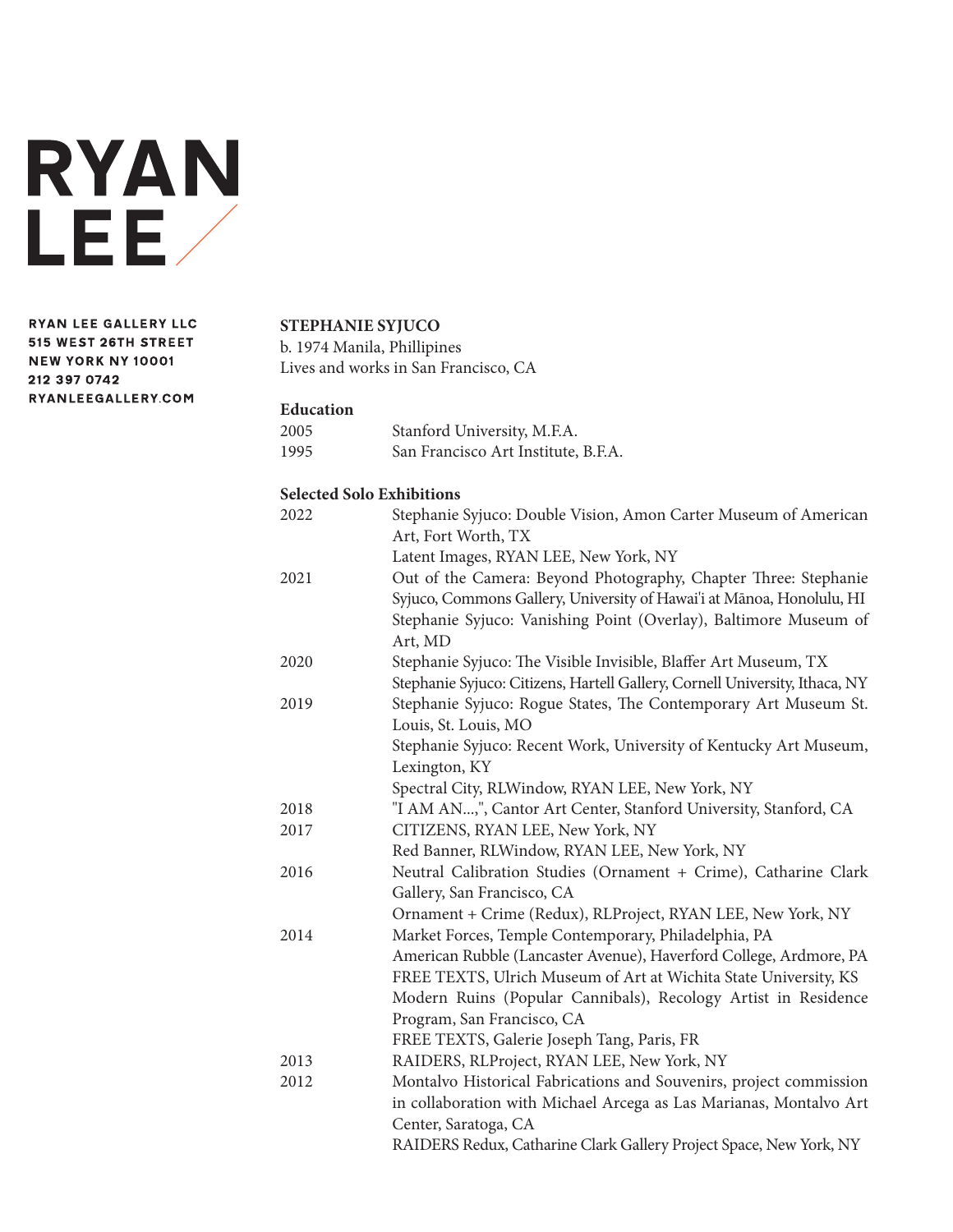2011 Currents Series: Stephanie Syjuco: Pattern Migration, Columbus Museum of Art, OH RAIDERS, Catharine Clark Gallery, San Francisco, CA 2010 Particulate Matter (Things, Thingys, Thingies), Gallery 400, University of Illinois Chicago notMOMA, Washington State University, Pullman, WA 2009 Unsolicited Fabrications, Pallas Contemporary Projects, in association with Space 126, Dublin, IE The Village (Small Encampments), James Harris Gallery, Seattle, WA 2008 Perspectives Series 164: Total Fabrications, Contemporary Arts Museum Houston, TX 2005 Black Market, James Harris Gallery, Seattle, WA 2002 Transmogrified, Haines Gallery, San Francisco, CA 2000 Proxies, James Harris Gallery, Seattle, WA 1999 Set-Ups and Spoils, Delaware Center for the Contemporary Arts, Wilmington, DE 1998 a little death, Haines Gallery, Project Space, San Francisco, CA 1997 Stephanie Syjuco, John Berggruen Gallery, San Francisco, CA

### **Selected Group Exhibitions**

| 2022 | Image Gardeners, McEvoy Foundation of the Arts, San Francisco, CA                              |
|------|------------------------------------------------------------------------------------------------|
|      | Matrix exhibition, Wadsworth Atheneum Museum of Art, Hartford, CT                              |
| 2021 | Contingent Systems, Illingsworth Kerr Gallery, Alberta University of the Arts, Calgary, Canada |
|      | ARRIVALS, Katonah Museum of Art, Weschester, NY                                                |
|      | Constellations: Photographs in Dialogue, San Francisco Museum of Modern Art, San               |
|      | Francisco, CA                                                                                  |
|      | Art Along the Rivers: A Bicentennial Celebration, St. Louis Art Museum, St. Louis, MO          |
|      | FUTURES, Smithsonian Arts + Industry Building, Washington, DC                                  |
|      | Low Visibility, Walker Art Center, Minneapolis, MN                                             |
|      | Total Landscaping, Warehouse421, Abu Dhabi, UAE                                                |
|      | Origin Stories, Berkeley Art Center, Berkeley, CA                                              |
|      | Some Day is Now: Women, Art & Social Change, New Britain Museum of American Art, CT            |
|      | I AM Root Division, San Francisco, CA                                                          |
|      | Transformations: New Acquisitions of Global Contemporary Art, Bowdoin College Museum           |
|      | of Art, Center Gallery, Focus Gallery, Brunswick, ME                                           |
|      | Art in the Plague Year, California Museum of Photography, University of California Riverside,  |
|      | Riverside, CA                                                                                  |
|      | All Together, Amongst Many: Reflections on Empathy, Bemis Center for Contemporary Arts,        |
|      | Omaha, NE                                                                                      |
|      | Undoing Time: Art and the Histories of Incarceration, Arizona State University Art Museum, AZ  |
| 2020 | Expanded Ceramics, Berkeley Art Center, Berkeley, CA                                           |
|      | States of Mind: Art and American Democracy, Moody Center for the Arts at Rice University, TX   |
|      | Refuge, 21c Museum Hotel, Bentonville, AR                                                      |
|      | Dress Up, Speak Up: Regalia and Resistance, 21c Museum Hotel, Cincinnati, OH                   |
|      | Never Done: 100 Years of Women in Politics and Beyond, Tang Teaching Museum, Skidmore          |
|      | College, NY                                                                                    |
|      | Reframing the Passport Photo, Wallach Art Gallery, Columbia University, NY                     |
|      | This may or may not be a true story or a lesson in resistance, De Appel, NL                    |
|      | Not Visual Noise, Ateneo Gallery, Philippines                                                  |
| 2019 | Copycat, San Francisco State University Art Gallery, CA                                        |
|      | Relational Economies: Labor over Capital, Rubin Foundation, NY                                 |
|      | Sense of Self, San Jose Institute of Contemporary Art, San Jose, CA                            |
|      | How the Light Gets In, Herbert F. Johnson Museum of Art, Cornell University, Ithaca, NY        |
|      | Foto/Industria 2019, MAMbo (Museo d'Arte Moderna di Bologna), Fondazione MAST,                 |
|      | Bologna, Italy                                                                                 |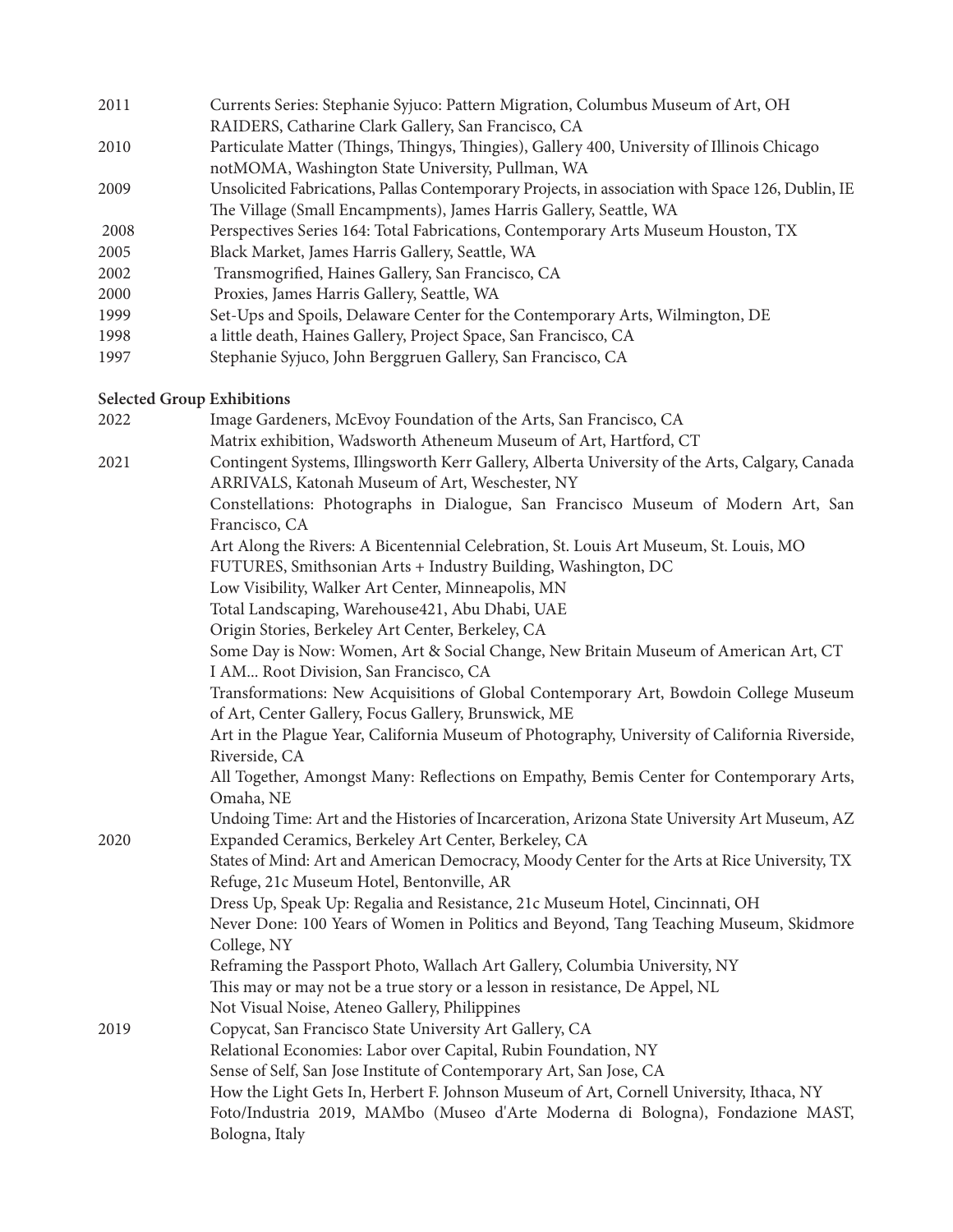| 2018 | REFRESH Biennial 2019: Refiguring the Future, New York, NY<br>Less Is a Bore: Maximalist Art & Design, Institute of Contemporary Art / Boston, Boston. MA<br>What is an Edition, anyway?, McEvoy Foundation for the Arts, San Francisco, CA<br>Disrupting Craft: Renwick Invitational 2018, curated by Abraham Thomas, Sarah Archer, and |
|------|------------------------------------------------------------------------------------------------------------------------------------------------------------------------------------------------------------------------------------------------------------------------------------------------------------------------------------------|
|      | Annie Carlano, Renwick Gallery, Smithsonian American Art Museum, Washington D.C., US<br>Califas: Art of the U.S.-Mexico Borderlands, Richmond Art Center, Richmond, CA<br>Have We Met? Dialogues on Memory and Desire, curated by Srimoyee Mitra, Stamps Gallery,                                                                        |
|      | Ann Arbor, MI                                                                                                                                                                                                                                                                                                                            |
|      | Being: New Photography 2018, curated by Lucy Gallun, Museum of Modern Art, New York, NY                                                                                                                                                                                                                                                  |
|      | Public Knowledge, San Francisco Museum of Modern Art, San Francisco, CA                                                                                                                                                                                                                                                                  |
|      | This Site is Under Revolution, Moscow Biennale for Young Art 6, Moscow Museum of Modern<br>Art, Russia                                                                                                                                                                                                                                   |
|      | We.Construct.Marvels.Between.Monuments., Portland Museum of Art, Portland, OR                                                                                                                                                                                                                                                            |
|      | Dress Up, Speak Up: Costume and Confrontation, 21C Louisville, Louisville, KY                                                                                                                                                                                                                                                            |
|      | Feedback 2: Marshall McLuhan and the Arts, Humboldt-Universität zu Berlin, DE                                                                                                                                                                                                                                                            |
|      | Citizen, Yeh Art Gallery, Saint John's University, Jamaica, NY                                                                                                                                                                                                                                                                           |
|      | Take Action, Hubbell Street Galleries, California College of the Arts, San Francisco, CA                                                                                                                                                                                                                                                 |
|      | We Tell Each Other Stories In Order to Live, Catharine Clark Gallery, San Francisco, CA                                                                                                                                                                                                                                                  |
|      | Refuge, 21c Kansas City, Kansas City, MO<br>Screening Room, Vargas Museum, Manila, Philippines                                                                                                                                                                                                                                           |
| 2017 | Juncture, Catharine Clark Gallery, San Francisco, CA                                                                                                                                                                                                                                                                                     |
|      | Supercopy-World Copy, Port25, Mannheim, DE                                                                                                                                                                                                                                                                                               |
|      | Anti Lab, Oakland, CA                                                                                                                                                                                                                                                                                                                    |
|      | The Future Isn't What it Used to Be, Utah Museum of Contemporary Art, Salt Lake City, UT<br>On the Edge: Art of California, San Francisco Museum of Modern Art, San Francisco, CA                                                                                                                                                        |
|      | Three Positions. Six Directions. Chapter II: Door to the Future, Window to the Past, Konig<br>Galerie, Berlin, DE                                                                                                                                                                                                                        |
|      | Forgotten Words, Art Gallery, Santa Rosa Junior College, Santa Rosa, CA<br>The Case of the Osmanthus Flower Jelly, Bard College Center for Curatorial Studies,                                                                                                                                                                           |
|      | Annandale-on-Hudson, NY                                                                                                                                                                                                                                                                                                                  |
|      | Art From Recology, The U.S. 9th Circuit Court of Appeals, San Francisco Federal Building, San<br>Francisco, CA                                                                                                                                                                                                                           |
|      | p0es1s - postdigital, Kunsttempel, Kassel, DE                                                                                                                                                                                                                                                                                            |
|      | Feedback: Marshall McLuhan and the Arts, West Den Haag, Den Haag, The Netherlands<br>Traduttore, Traditore, Gallery 400, Chicago, IL                                                                                                                                                                                                     |
|      | Up in Arms, Center for the Arts, Wesleyan University, Middletown, CT                                                                                                                                                                                                                                                                     |
|      | Awake! Kala Art Institute, Berkeley window annex, Berkeley, CA                                                                                                                                                                                                                                                                           |
| 2016 | Cumuli: Trading Places, Gallery 5020, Salzburg, Vienna, AT                                                                                                                                                                                                                                                                               |
|      | 9 Objects, Ryan Lee Gallery, New York, NY                                                                                                                                                                                                                                                                                                |
|      | Heavy Breathing series, Public Productions project, Berkeley Art Museum, Berkeley, CA                                                                                                                                                                                                                                                    |
|      | Double Vision, National University of Singapore Museum, SG                                                                                                                                                                                                                                                                               |
|      | PDF-OBJECT, Mana Contemporary, Chicago, IL<br>The Future Isn't What it Used to Be, ArtCenter South Florida, Miami Beach, FL                                                                                                                                                                                                              |
|      | Everything Has Been Material for Scissors to Shape, curated by Namita Gupta Wiggers, Wing                                                                                                                                                                                                                                                |
|      | Luke Museum of Asian American Experience, Seattle, WA                                                                                                                                                                                                                                                                                    |
|      | The Wall: Art Face to Face with Borders, Kronika Contemporary Art Center, Bytom, PL                                                                                                                                                                                                                                                      |
|      | UNLOADED, Handwerker Gallery, Ithaca College, Ithaca NY; Urban Institute of Contemporary<br>Art, Grand Rapids, MI; iMOCA, Indianapolis, IN; Harris Art Gallery, University of La Verne,                                                                                                                                                  |
|      | La Verne, CA                                                                                                                                                                                                                                                                                                                             |
|      | notMoma: Shared Space, KSMoCA, Portland, OR                                                                                                                                                                                                                                                                                              |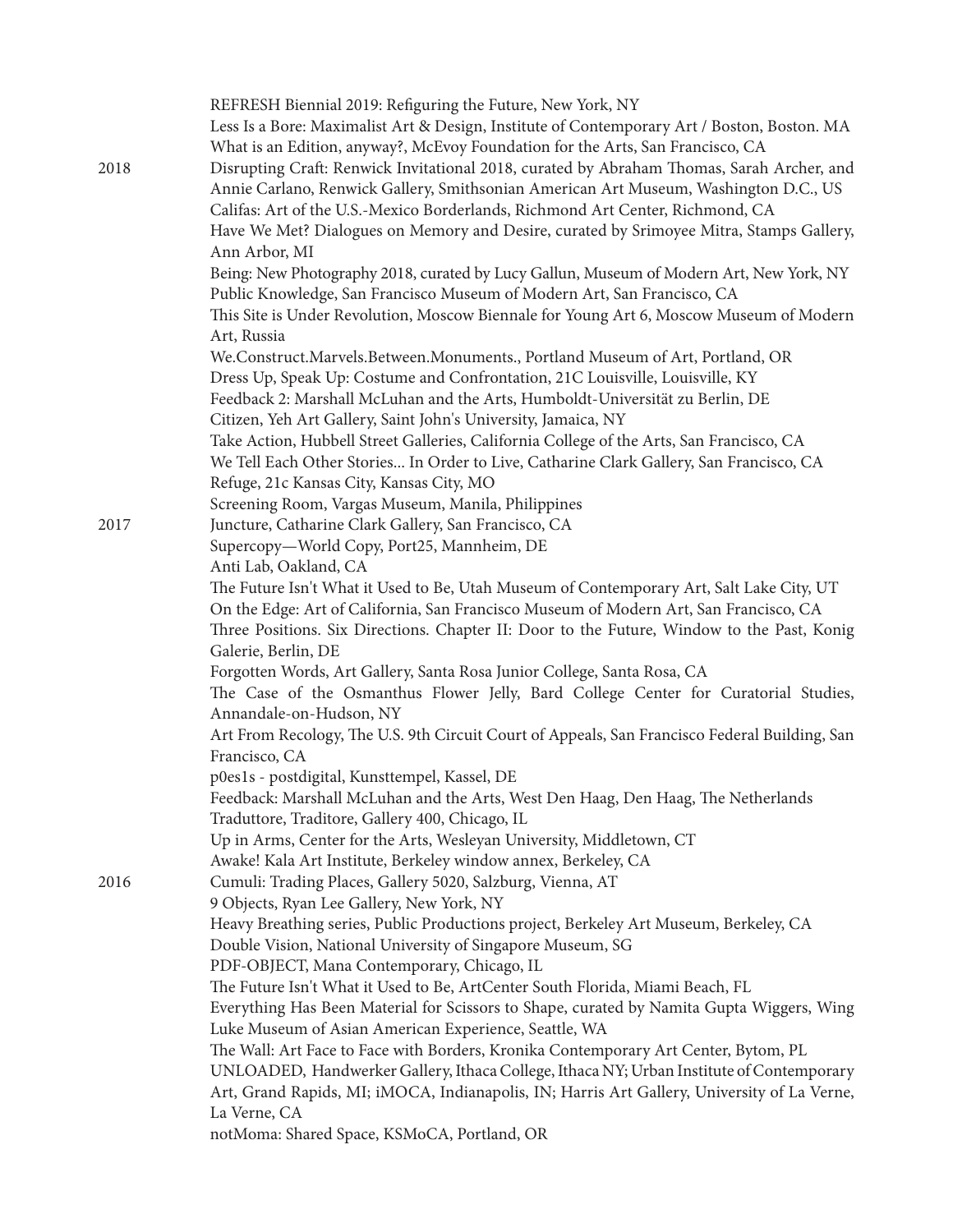| 2015 | Asian Art Biennial 2015, National Taiwan Museum of Fine Arts, Taichung, TW                                               |
|------|--------------------------------------------------------------------------------------------------------------------------|
|      | Twelfth Havana Biennale, Entre, Dentro, Fuera/Between, Inside, Outside, Havana, CU                                       |
|      | Museum of Stones, Noguchi Museum, Queens, NY                                                                             |
|      | Arbeid, Netwerk Center for Contemporary Art, Aalst, BE in production with FLACC                                          |
|      | Workplace for Contemporary Art                                                                                           |
|      | Corpocracy, Station Museum of Contemporary Art, Houston, TX                                                              |
|      | Public Works, curated by Christian Frock and Tanya Zimbardo, Mills College Art Museum,                                   |
|      | Oakland, CA                                                                                                              |
|      | The Wall in Our Heads: American Artists and the Berlin Wall, Haverford College, Ardmore, PA                              |
|      | Cumuli II, Verein fur Kunst und Kultur am Rosa-Luxemburg-Platz, Berlin, DE. Travels to                                   |
|      | Milan, IT and Venice, IT                                                                                                 |
|      | #vaporfolk #digitalnaïve #hollyvoodoo. Sponsored by Amazon Readymades, Lust Gallery,                                     |
|      | Vienna, AT                                                                                                               |
|      | Resonate, Root Division, San Francisco, CA                                                                               |
|      | Wunderkammer, Pitzer Art Gallery, Claremont, CA                                                                          |
|      | The Wall: Art Face to Face with Borders, Careof DOCVA, Milan, IT                                                         |
|      | Alien She, Orange County Museum of Art, Newport Beach, CA; Pacific Northwest College of                                  |
|      | Art: Feldman Gallery, Portland, OR                                                                                       |
|      | Unloaded, SPACE Gallery, Pittsburgh, PA                                                                                  |
|      | Camp CARPA (Craft Advanced Research Projects Agency), Museum of Contemporary Craft,                                      |
|      | Portland, OR                                                                                                             |
| 2014 | Alien She, Vox Populi, Philadelphia, PA; Yerba Buena Center for the Arts, San Francisco, CA                              |
|      | The Wall in Our Heads: American Artists and the Berlin Wall, Goethe-Institut, Washington DC                              |
|      | Dirty Works: Stephanie Syjuco + Pio Bujak, Centrum Sztuki Wspóczesnej Kronika / Kronika                                  |
|      | Center of Contemporary Art, Bytom, PL<br>Rubble, Riches, Treasure, Trash, Aristerium International Festival, Tbilisi, GE |
|      | Fashioning Cascadia, Museum of Contemporary Craft in partnership with Pacific College of                                 |
|      | the Northwest, Portland, OR                                                                                              |
|      | Bucharest Biennial, Bucharest, RO                                                                                        |
|      | The Rebel City, ADN Platform, Barcelona, ES                                                                              |
|      | Carne da Minha Perna (Flesh of My Leg), La Maudite, Paris, FR                                                            |
|      | New Natives, Lightbombs Contemporary Art, HK                                                                             |
|      | Private Matters, apexart, New York, NY                                                                                   |
|      | Cross Section: Recent Acquisitions, Mills College Art Museum, Oakland, CA                                                |
|      | ONES AND ZEROS, di Rosa, Napa, CA                                                                                        |
|      | Initial Public Offering: Recent Acquisitions, San Jose Museum of Art, San Jose, CA                                       |
|      | Multiply & Conquer, Root Division, in conjunction with the Southern Graphics Council                                     |
|      | Conference, San Francisco, CA                                                                                            |
|      | Fashion Talks, Heinz Nixdorf MuseumsForum, Paderborn, DE; Gewerbemuseum, Winterthur, CH                                  |
|      | Spreading Rumours: Gentrification Edition, organized by Ryanna Projects, public front yards                              |
|      | in Portland, OR                                                                                                          |
| 2013 | Media Art/Kitchen: Remote CNTRL, 98B Art Collaboratory, Manila, PH, collaborative project                                |
|      | and workshops with Mark Salvatus                                                                                         |
|      | FREE TEXTS, collaborative project with Reading Room, Bangkok Contemporary Art Center, TH                                 |
|      | In Our Hands/U Nasim Rukama, Croation Association of Artists/Hrvatsko Drustvo Likovnih                                   |
|      | Umjetnosti, Mestrovic Pavilion, Zagreb, HR                                                                               |
|      | Your Implications Have Implications, Slow Gallery, Chicago, IL                                                           |
|      | Ornament and Crime, Ortega y Gasset Projects, Queens, NY                                                                 |
|      | This is the Sound of Someone Losing the Plot, Catharine Clark Gallery, San Francisco, CA                                 |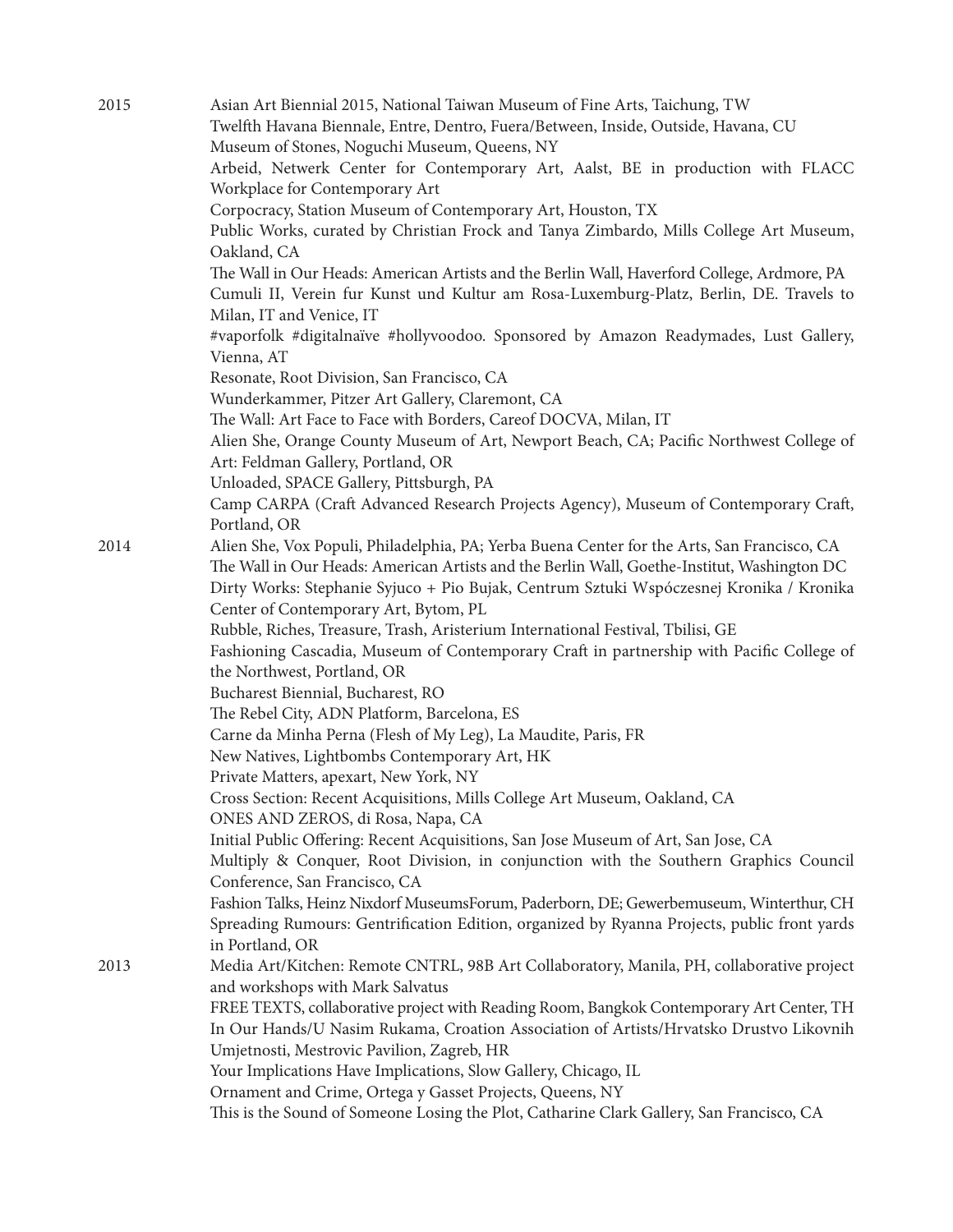|      | Camp CARPA (Craft Advanced Research Projects Agency), Joshua Tree, CA                                |
|------|------------------------------------------------------------------------------------------------------|
|      | Il Mostra de Arte Digitale, Institute Tomie Ohtake, Sao Paolo, BR (cancelled due to corporate        |
|      | sponsor objections by 3M)                                                                            |
|      | We'll Make Out Better Than OK, Charlotte Street Foundation for the Arts, Kansas City, MO             |
|      |                                                                                                      |
|      | Alien She, Miller Gallery at Carnegie Mellon University, Pittsburgh, PA                              |
|      | Whisper Down the Lane, Gallery 400, Chicago, IL                                                      |
|      | CHATFACE, online experimental art talkshow hosted by Chloe Flores, Los Angeles, CA                   |
|      | The Museum of Nowhere, Antonito, CO                                                                  |
|      | Faux Real, Laguna Art Museum, Laguna Beach, CA                                                       |
|      | Punch Card II, Arena1 Gallery, Santa Monica, CA                                                      |
|      | Social Fabric, Craft and Folk Art Museum, Los Angeles, CA                                            |
|      | New Morphologies: Studio Ceramics and Digital Processes, Schein-Joseph International                 |
|      | Museum of Ceramic Art, Alfred University, NY                                                         |
|      | The C of the O, Ramapo College, Mahwah, NJ                                                           |
|      |                                                                                                      |
|      | Punch Card, Catharine Clark Gallery, San Francisco, CA                                               |
| 2012 | Interstice: Creating New Economies for Creative Communities, Begovich Gallery, CA<br>State Fullerton |
|      | International Orange, project commission for the FOR-SITE Foundation, Fort Point, San                |
|      | Francisco, CA                                                                                        |
|      | ZERO1 Biennial, project commission, San Jose, CA                                                     |
|      | Mind the System Find the Gap, Z33 House for Contemporary Art, Hasselt, BE                            |
|      | From A to B and Back Again, Off-Space, Badischer Kunstverein, Karlsruhe, DE                          |
|      | FindArt Festival, Pegge Hopper Gallery, Honolulu, HI                                                 |
|      | Anniversary Exhibition, Catharine Clark Gallery, San Francisco, CA                                   |
|      | Solo Mujeres, Mission Cultural Center for Latino Arts, San Francisco, CA                             |
|      | As Real As it Gets, apexart, New York, NY (in collaboration with Michael Arcega as Las               |
|      | Marianas)                                                                                            |
|      | Textual Attraction, Mary Ryan Gallery, New York, NY                                                  |
|      | Determining Domain, Intersection for the Arts, San Francisco, CA                                     |
|      | Passport 2012, San Francisco Arts Commission, San Francisco, CA                                      |
| 2011 | The More Things Change, San Francisco Museum of Modern Art, San Francisco, CA.                       |
|      | The Archival Impulse, Gallery 400, University of Illinois Chicago, Chicago, IL                       |
|      | The Global Contemporary: Art Worlds After 1989, ZKM Center for Art and Media, Karlsruhe, DE          |
|      |                                                                                                      |
|      | Social Structures, Sun Valley Art Center, ID                                                         |
|      | Fashion Talks, Museum of Communication, Berlin, DE                                                   |
| 2010 | Factory Makers, International Studio and Curatorial Program, Brooklyn, NY                            |
|      | MetaDataPhile: The Collapse of Visual Information, Main Art Gallery, California State                |
|      | University, Fullerton, CA                                                                            |
|      | Even Better Than the Real Thing, Wignall Museum of Contemporary Art, Chaffey College,                |
|      | Rancho Cucamonga, CA                                                                                 |
|      | Lending Library, Adobe Books Backroom Gallery, San Francisco, CA                                     |
|      | Hands-On: Socially Engaged Craft, Shipley Art Gallery, Gateshead, UK                                 |
|      | Never Can Say Goodbye/Never Records, old Tower Records storefront, 4th and Broadway, New<br>York, NY |
|      | Beg, Borrow, Steal, Catharine Clark Gallery, San Francisco, CA                                       |
|      | Wunderkammer, Zero1 Festival, San Jose, CA                                                           |
| 2009 | Craftivism, Arnolfini Gallery, Bristol, UK                                                           |
|      |                                                                                                      |
|      | 1969, MoMA/ P.S.1, New York, NY                                                                      |
|      | Frieze Projects, Frieze Art Fair, London, UK                                                         |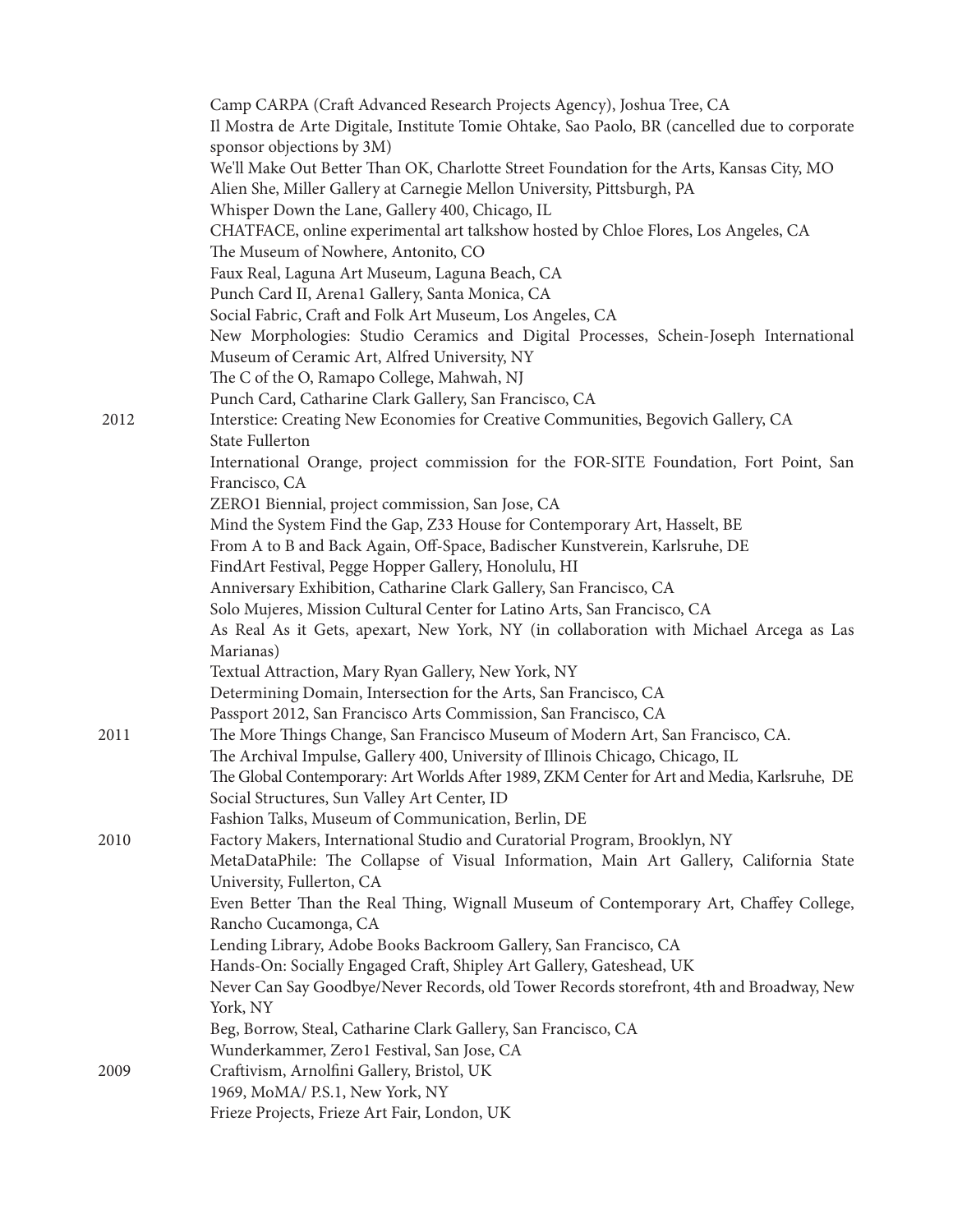|      | One Every Day, Elizabeth Foundation for the Arts Project Space, New York, NY                                    |
|------|-----------------------------------------------------------------------------------------------------------------|
|      | Craftwerk 2.0, Jonkoping lans Museum, Jonkoping, SE                                                             |
|      | We Must Indeed All Hang Together, Sullivan Gallery, School of the Art Institute of Chicago, IL                  |
|      | Milan Triennale, Triennale Design Mueum, Milan, IT                                                              |
|      | Inappropriate Covers, Brown University Art Gallery, Providence, RI                                              |
|      | Tech Tools of the Trade: Contemporary New Media Art, De Saisset Museum, Santa Clara                             |
|      | University, Santa Clara, CA                                                                                     |
|      | It's Not Us, It's You, San Jose Institute for Contemporary Art, San Jose, CA                                    |
| 2008 | This End Up: The Art of Cardboard, San Jose Museum of Art, San Jose, CA                                         |
|      | Craftivism: Reclaiming Craft & Creating Community, Lawton Gallery, University of Wisconsin,                     |
|      | Green Bay, WI, curated by Faythe Levine                                                                         |
|      | Futura Manila, Osage Gallery, HK; Osage Gallery, SG                                                             |
|      | We Interrupt Your Program, Mills College Art Gallery, Oakland, CA (catalog)                                     |
|      | The Way That We Rhyme: Women, Art, Politics, Yerba Buena Center for the Arts, San Francisco,                    |
|      | CA (catalog)                                                                                                    |
|      | Message In A Bottle, James Harris Gallery, Seattle, WA                                                          |
|      | Take Action! 83 Ways to Change the World, Museum of World Culture, Goteborg, SE                                 |
|      | Vested Interests, Kohler Art Center, Sheboygan, WI                                                              |
| 2007 | Fashion Hackers and Haute Couture Heretics, Garanti Gallery, Istanbul, TR (catalog)                             |
|      | Galleon Trade, Green Papaya Gallery, Manila, PH                                                                 |
|      | Altered States: Packard Jennings, Scott Kildall, and Stephanie Syjuco, Kala Art Center, Berkeley, CA            |
|      | Forged Realities, Universal Studios Gallery, Beijing, CN; curated by Pauline Yao (catalog)                      |
|      | Take 2: Women Reinterpret Art History, Mills College Art Museum, Oakland, CA. Curated by                        |
|      | Janet Bishop, SFMOMA (catalog)                                                                                  |
|      | Counterfeits, Paper Boat Gallery, Milwaukee, WI                                                                 |
| 2006 | Altered, Stitched & Gathered, MoMA/P.S.1, New York, NY                                                          |
|      | It's a Small World, San Jose Museum of Art, San Jose, CA                                                        |
|      | Next/New, ICA, San Jose, CA                                                                                     |
|      | Four on One: Four Curators Curate Stephanie Syjuco, The Garage Biennale, San Francisco, CA                      |
|      | Filipiniana Siglio XX, CASA ASIA Gallery, Madrid, ES (catalog)                                                  |
|      | Alimatuan: the Emerging Artist as Filipino, The Contemporary Museum, Honolulu, HI (catalog)                     |
| 2005 | Practice Makes Perfect: Conceptual Craft, Southern Exposure Gallery, San Francisco, CA (catalog)                |
|      | Paper Pushers, UC Davis Art Gallery, Davis, CA (catalog)                                                        |
|      | Political Nature, Whitney Museum of American Art, New York, NY                                                  |
|      | Personal Mythologies, The Contemporary Museum Honolulu, HI                                                      |
|      | Consume(d): Critical and Creative Acts of Resistance, Art Caucasus International, Tblisi,                       |
|      | GE (catalog)                                                                                                    |
|      | Pirated, Somarts Gallery/Kearny Street Workshop, San Francisco, CA (catalog)                                    |
|      | Thesis Exhibition, Stanford University, Stanford, CA                                                            |
| 2004 | Murphy Cadogan Fellowship Exhibition, San Francisco Arts Commission Gallery, San                                |
|      | Francisco, CA                                                                                                   |
|      | Botany 12, Sonoma County Art Museum, Sonoma, CA (catalog)                                                       |
| 2003 | Hybrid, San Francisco State University Art Gallery, San Francisco, CA                                           |
|      | Subtle Sight, Mills College Art Gallery, Oakland, CA                                                            |
| 2002 | 2002 California Biennial, Orange County Museum of Art, Newport Beach, CA (catalog)                              |
|      | Parallels and Intersections: Art/Women/California 1950-2000, San Jose Museum of Art, San                        |
| 2001 | Jose, CA (catalog)<br>Fresh: The Altoids Curiously Strong Collection, 1998-2000, The New Museum of Contemporary |
|      | Art, New York, NY; travelling to The LAB, San Francisco, CA; The Contemporary Arts                              |
|      |                                                                                                                 |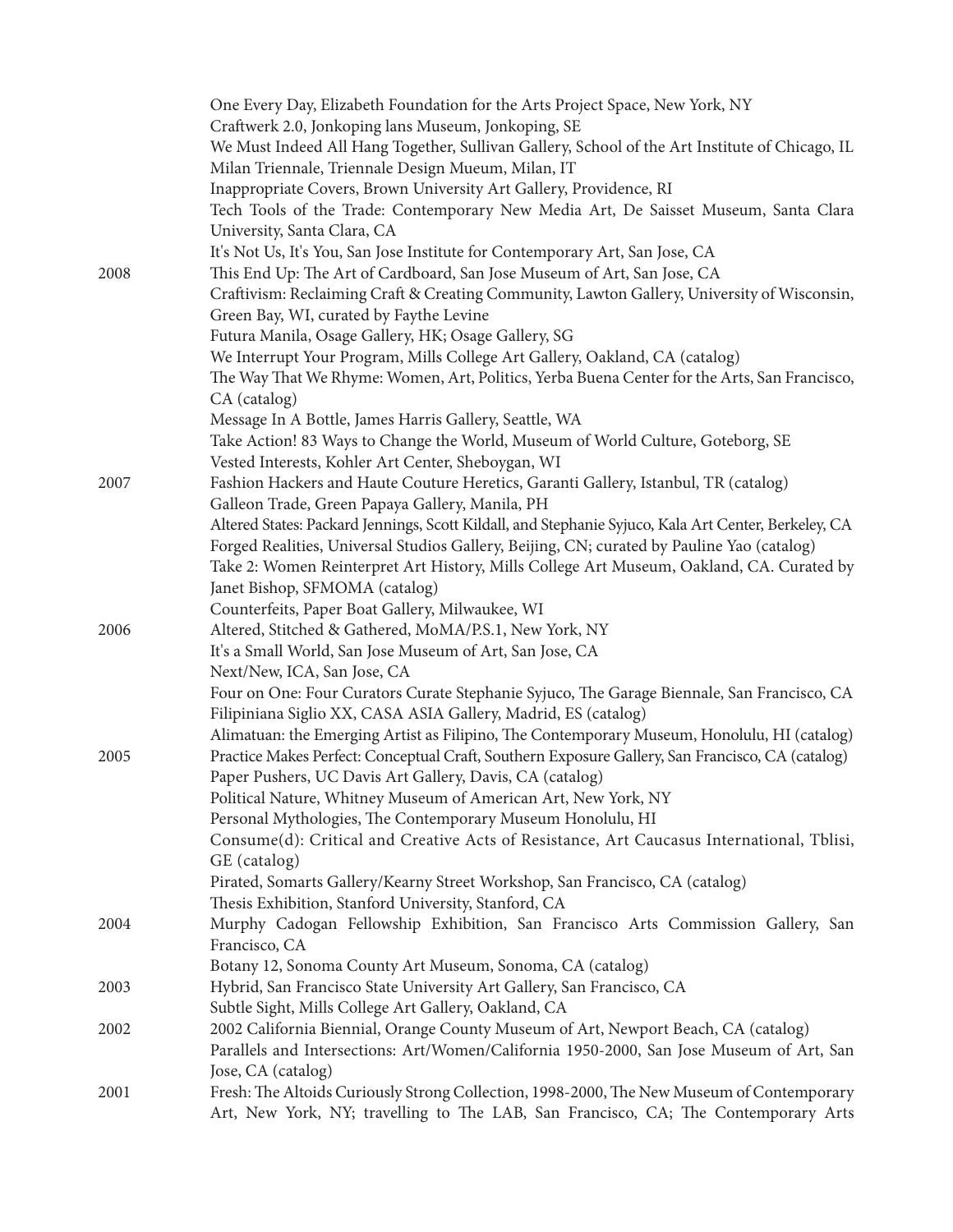|                      | Museum, Houston, TX; LACE, Los Angeles, CA<br>LifeLike, New Langton Arts, San Francisco, CA (catalog)<br>Eureka, Too!, San Jose Institute of Contemporary Art, San Jose, CA                                                                                                                                                                                                                              |
|----------------------|----------------------------------------------------------------------------------------------------------------------------------------------------------------------------------------------------------------------------------------------------------------------------------------------------------------------------------------------------------------------------------------------------------|
| 2000                 | TRANSmogrified, James Harris Gallery, Seattle, WA<br>Fact/Fiction: Selections From the Permanent Collection, SFMoMA, San Francisco, CA<br>Beyond Boundaries: Contemporary Photography in California, Ansel Adams Friends of<br>Photography, San Francisco, CA, traveling to the University Art Musuem, Cal State University,<br>Long Beach, and the Santa Barbara Contemporary Arts Museum, CA (catalog) |
|                      | Eureka Fellowship Awards Show, San Jose Museum of Art, CA, travelling to the San Diego<br>Museum of Contemporary Art, CA (catalog)<br>Word Art Project, public outdoor project sponsored by Novellus, Yerba Buena Theater, San                                                                                                                                                                           |
| 1999                 | Francisco, CA<br>FairyTales, Center for Metamedia, Plasy, CZ (catalog)<br>L'Atelier, Haus, San Francisco, CA                                                                                                                                                                                                                                                                                             |
| 1998                 | Selections, Winter 1998, The Drawing Center, New York, NY (catalog)<br>At Home and Abroad: Twenty Contemporary Filipino Artists, Asian Art Museum, San<br>Francisco, CA, Contemporary Arts Museum, Houston, TX, University of Honolulu, HI,                                                                                                                                                              |
|                      | Metropolitan Museum, Manila, PH (catalog)<br>SF Babaylan: An Exhibition of Contemporary Art from Eight San Francisco Bay Area Women<br>Artists, Museo Ng Maynila, Manila, PH (catalog)                                                                                                                                                                                                                   |
|                      | Landscape and Memory, Haines Galllery, San Francisco, CA<br>Sino Ka? Ano Ka? Who Are You? What Are You?, San Francisco State University, San Francisco,<br>CA (catalog)                                                                                                                                                                                                                                  |
| 1997                 | To Be Real, Yerba Buena Center for the Arts, San Francisco, CA (catalog)<br>Bay Area Now, Yerba Buena Center for the Arts, San Francisco, CA (catalog)                                                                                                                                                                                                                                                   |
| 1996                 | Nothing Matters, Refusalon, San Francisco, CA<br>X-Sightings '96, Anderson Gallery, Buffalo, NY                                                                                                                                                                                                                                                                                                          |
|                      | Cozy: Notions of Domesticity and Safety, Southern Exposure, San Francisco, CA                                                                                                                                                                                                                                                                                                                            |
| Awards / Residencies |                                                                                                                                                                                                                                                                                                                                                                                                          |
| 2020                 | Joan Mitchell Foundation, New Orleans, LA                                                                                                                                                                                                                                                                                                                                                                |
| 2019                 | Louis Comfort Tiffany Foundation Award, NY<br>Smithsonian Artist Research Fellowship                                                                                                                                                                                                                                                                                                                     |
| 2018                 | Ox-Bow School of Art, Saugatuck, MI                                                                                                                                                                                                                                                                                                                                                                      |
| 2017                 | Art Department, University of South Florida, Tampa, FL                                                                                                                                                                                                                                                                                                                                                   |
| 2015                 | Presidential Chair Fellows Program, UC Berkeley, Berkeley, CA                                                                                                                                                                                                                                                                                                                                            |
| 2014                 | Kronika Contemporary Art Center, Bytom, Poland<br>Mellon Creative Residency, Haverford College, PA<br>Tyler School of Art and Temple Contemporary, Philadelphia, PA                                                                                                                                                                                                                                      |
|                      | John Simon Guggenheim Fellowship Award, New York, NY<br>Workshop Residence, San Francisco, CA<br>Museum of Contemporary Craft, Portland, OR, workshop/project residency                                                                                                                                                                                                                                  |
| 2013                 | Bemis Center for Contemporary Art, Omaha, NE<br>Recology, San Francisco, CA                                                                                                                                                                                                                                                                                                                              |
|                      | FLACC Workplace for Visual Artists, Genk, BE<br>Bemis Center for Contemporary Art, Omaha, NE                                                                                                                                                                                                                                                                                                             |

- Chloe Flores, Los Angeles, CA
- 2012 Nancy Graves Foundation Individual Artist Grant, New York, NY Montavlo Arts Center, Saratoga, CA